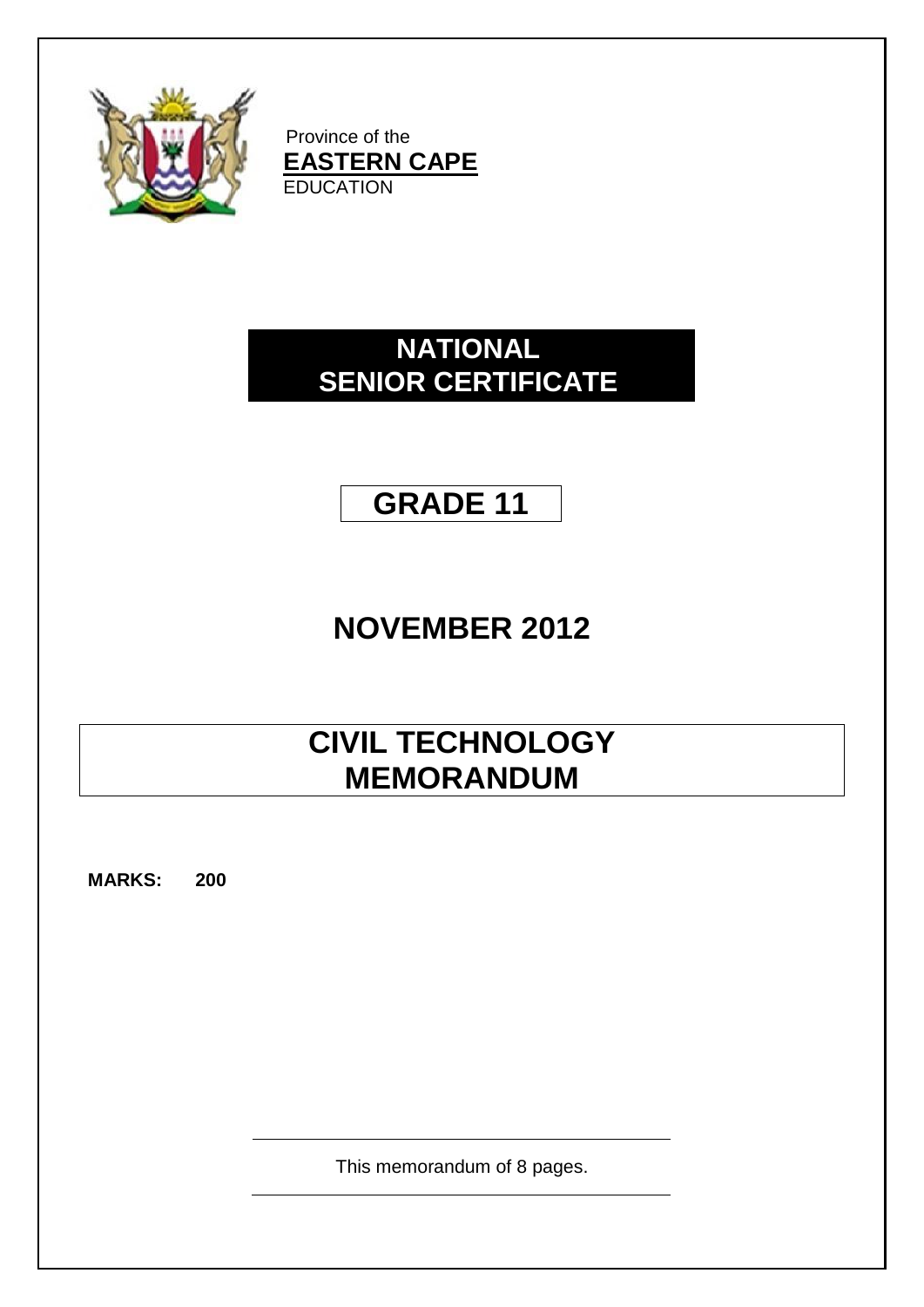### **QUESTION 1: CONSTRUCTION PROCESSES**

| 1.1 | First aid is a temporary action to save life and limb before help arrives.<br>Medical emergency is when somebody got sick and only a doctor can<br>help.                                                                                                                                                                                                                                                                                                                              | (2) |
|-----|---------------------------------------------------------------------------------------------------------------------------------------------------------------------------------------------------------------------------------------------------------------------------------------------------------------------------------------------------------------------------------------------------------------------------------------------------------------------------------------|-----|
| 1.2 | Do not move the victim unless he is in immediate danger.<br>$\bullet$<br>Do not try to push broken bones back into place or straighten<br>$\bullet$<br>fracture.<br>Place person in comfortable position.<br>$\bullet$<br>Make sure leg cannot move by splinting the limb.<br>٠                                                                                                                                                                                                       | (4) |
| 1.3 | The entrepreneur is somebody in pursuit of profit, who is constantly<br>searching for new ideas and new products.                                                                                                                                                                                                                                                                                                                                                                     | (2) |
| 1.4 | Trenches must be protected with fences / Red warning lights must be<br>placed.                                                                                                                                                                                                                                                                                                                                                                                                        | (2) |
| 1.5 | Stack should be more than three times as high as it is wide.<br>Stacks should be bonded and interlocked.<br>$\bullet$<br>Must be on strong, sound floor.<br>Choose site with care and avoid projection.<br>$\bullet$<br>Should not obstruct fire-fighting equipment, lighting or ventilation.<br>$\bullet$<br>Stacks in danger of falling down should be broken down immediately.<br>$\bullet$<br>Climbing onto stacks without a ladder should be prohibited.<br>(Any 6)<br>$\bullet$ | (6) |
| 1.6 | Bathroom or toilet.                                                                                                                                                                                                                                                                                                                                                                                                                                                                   | (1) |
| 1.7 | Mortar / Silicon or fixing in wood frames.                                                                                                                                                                                                                                                                                                                                                                                                                                            | (2) |
| 1.8 | The size of window and wind pressure.                                                                                                                                                                                                                                                                                                                                                                                                                                                 | (2) |

1.9 Wall in stretcher bond.



(9) **[30]**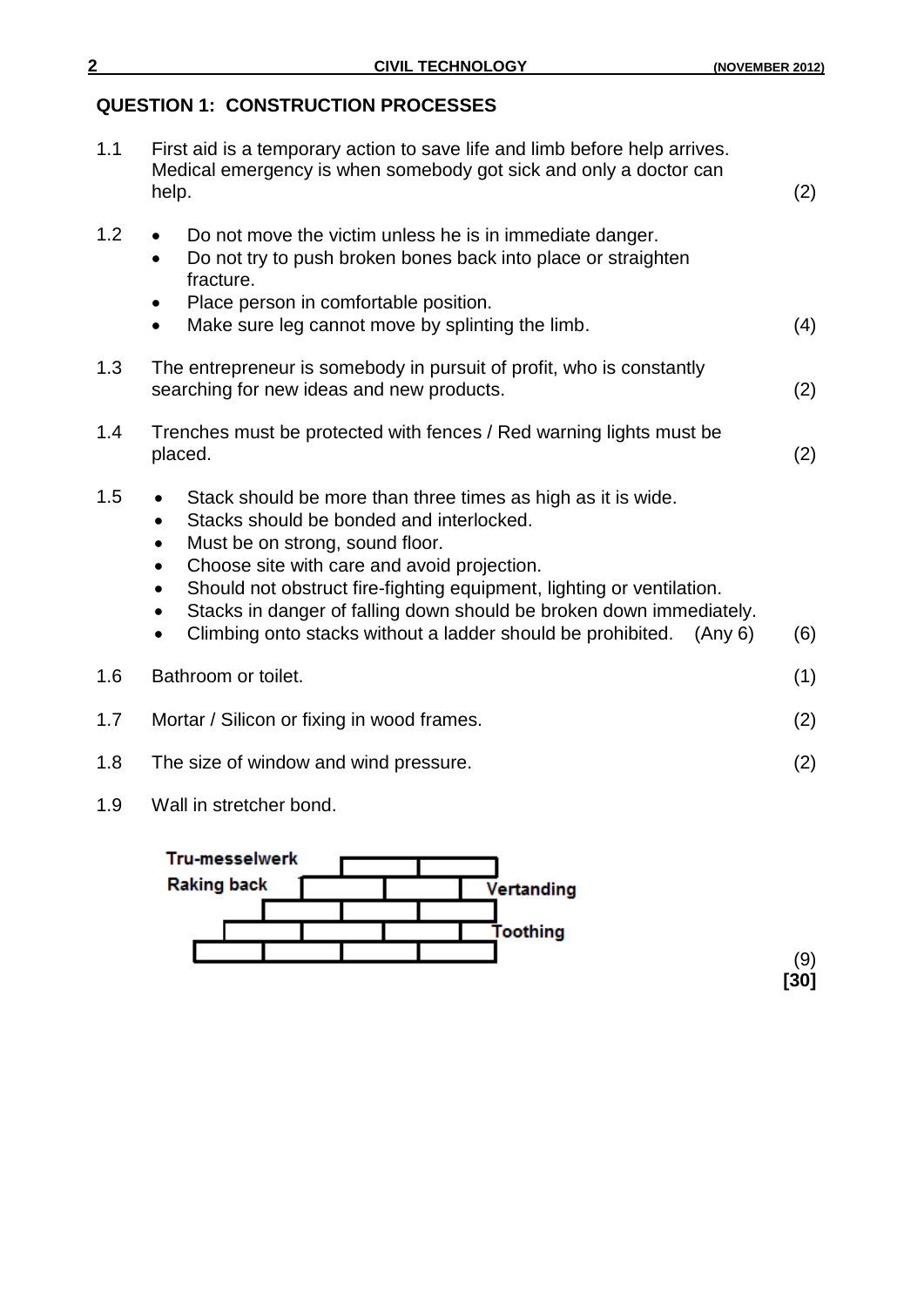#### **QUESTION 2: ADVANCED CONSTRUCTION PROCESSES**

| 2.1  | Formwork is a moulded box into which concrete is poured to form a<br>shape.                                                                                                       |                                                                                                                                                                                | (2)     |                                        |
|------|-----------------------------------------------------------------------------------------------------------------------------------------------------------------------------------|--------------------------------------------------------------------------------------------------------------------------------------------------------------------------------|---------|----------------------------------------|
| 2.2  |                                                                                                                                                                                   | Plastic spacer / steel cover stand.                                                                                                                                            |         | (2)                                    |
| 2.3  | 2.3.1<br>2.3.2<br>2.3.3<br>2.3.4<br>2.3.5<br>2.3.6                                                                                                                                | <b>FALSE</b><br><b>TRUE</b><br><b>TRUE</b><br><b>FALSE</b><br><b>FALSE</b><br><b>FALSE</b>                                                                                     |         | (1)<br>(1)<br>(1)<br>(1)<br>(1)<br>(1) |
| 2.4  | Concrete must be kept damp or be covered to prevent it from drying to<br>fast and cause cracks.                                                                                   |                                                                                                                                                                                |         | (2)                                    |
| 2.5  | Trusses must be close together at a tiled roof and further apart for a<br>corrugated iron roof. Tiled roofs are heavy in weight but corrugated iron<br>roofs are light in weight. |                                                                                                                                                                                |         | (4)                                    |
| 2.6  | Flying shore / dead shore / raking shore.                                                                                                                                         |                                                                                                                                                                                | (3)     |                                        |
| 2.7  | Scaffolding is temporary pipe frameworks which are constructed to<br>support material, tools and workmen working at a high level above<br>ground.                                 |                                                                                                                                                                                | (2)     |                                        |
| 2.8  | The lock block makes it possible to fit a door lock and make it stable.                                                                                                           |                                                                                                                                                                                | (1)     |                                        |
| 2.9  | $\bullet$<br>$\bullet$                                                                                                                                                            | Pressure exerted by the soil.<br>Type of soil on which wall is build.<br>Materials available.<br>The degree of sliding response.<br>The landscape.<br>Water filtering through. | (Any 5) |                                        |
| 2.10 | Concrete cantilever walls / retaining walls with counter forts / precast<br>concrete retaining structures.                                                                        |                                                                                                                                                                                | (5)     |                                        |
| 2.11 | Vertical section through concrete beam with reinforcement.                                                                                                                        |                                                                                                                                                                                |         |                                        |

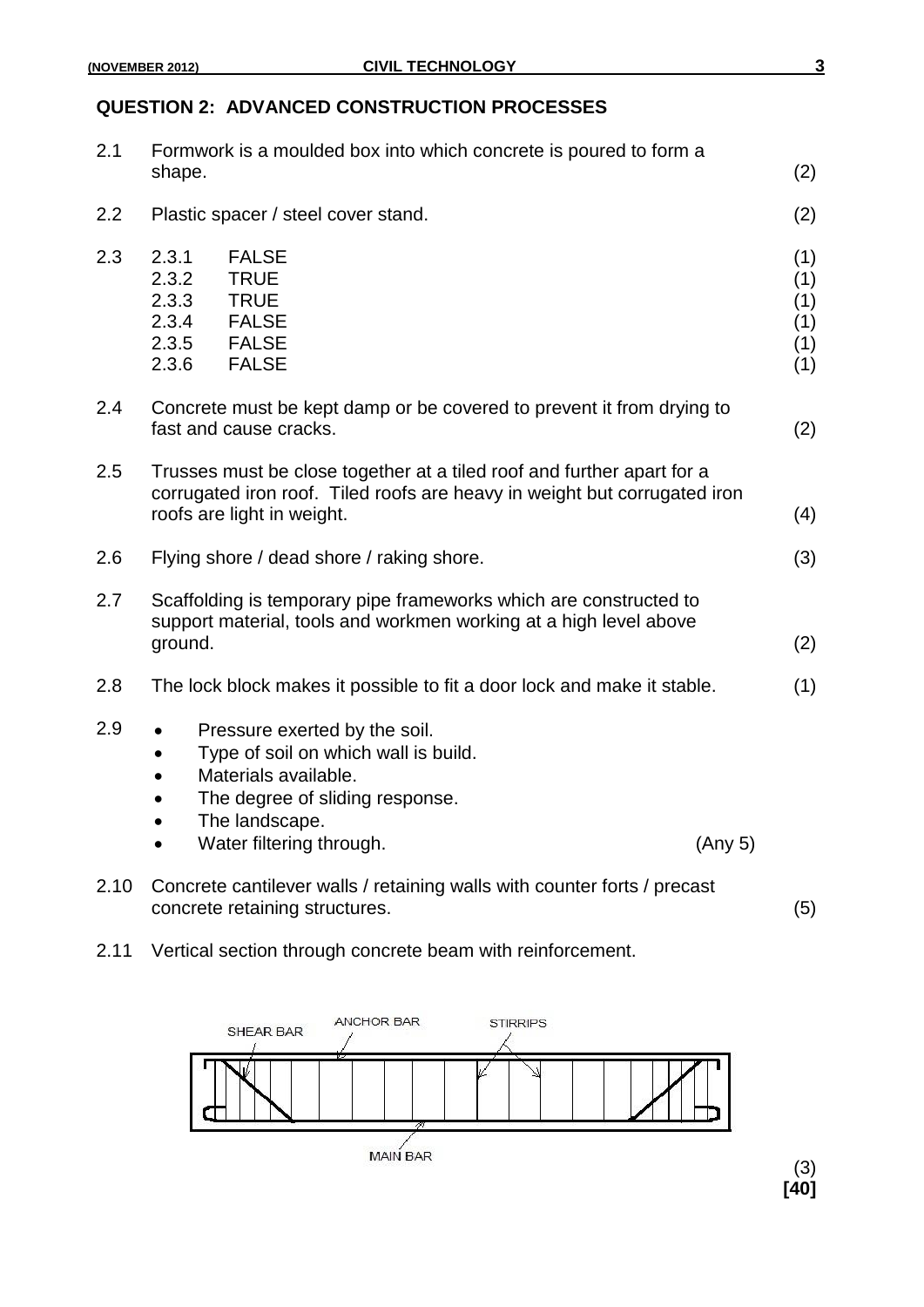#### **QUESTION 3: CIVIL SERVICES**

| 3.1 | $A - Bib tap$<br>$B - P$ -Trap<br>C - PVC access bend<br>D - PVC Pipe<br>$E - Holderbat$<br>$F -$ Concrete gully top<br>$G - Gully$                                                                                                                                                                                                     |     |  |  |
|-----|-----------------------------------------------------------------------------------------------------------------------------------------------------------------------------------------------------------------------------------------------------------------------------------------------------------------------------------------|-----|--|--|
|     | $H - Water trap$<br>$(8 \times 1)$                                                                                                                                                                                                                                                                                                      | (8) |  |  |
| 3.2 | A ball valve controls the inlet of water into a warm water cylinder. A built<br>in element heats the water. The thermostat regulates the temperature.<br>Copper pipes convey warm water to the taps in the house.                                                                                                                       |     |  |  |
| 3.3 | <b>Ball valve</b><br>(1)                                                                                                                                                                                                                                                                                                                |     |  |  |
| 3.4 | (Any 4 x 1)<br>Bath, shower, basin, water closet, sink.                                                                                                                                                                                                                                                                                 |     |  |  |
| 3.5 | Manhole is an access point to do inspection and unblock drains when<br>blocked. Cast iron is used for lid of manhole.                                                                                                                                                                                                                   |     |  |  |
| 3.6 | Advantages of copper pipes                                                                                                                                                                                                                                                                                                              |     |  |  |
|     | Corrosion resistant.<br>٠<br>Used for warm and cold water.<br>$\bullet$<br>Easy to work with.<br>٠<br>Easy to bend.<br>$\bullet$<br>Low maintenance.<br>$\bullet$<br>No heavy equipment needed to do piping.<br>(Any 5 x 1)<br>$\bullet$                                                                                                | (5) |  |  |
| 3.7 | Regulations for storm water                                                                                                                                                                                                                                                                                                             |     |  |  |
|     | Rainwater must be drained away from building.<br>Illegal to direct storm water into sewerage system.<br>Illegal to direct sewage water into rain water channels.<br>Where artificial channels connect with natural watercourse it must<br>correspond with natural flow of water.<br>Storm water construction must adapt to environment. |     |  |  |

Constructions must comply with local and national regulations.

 $(Any 5 x 1)$  (5)

**[30]**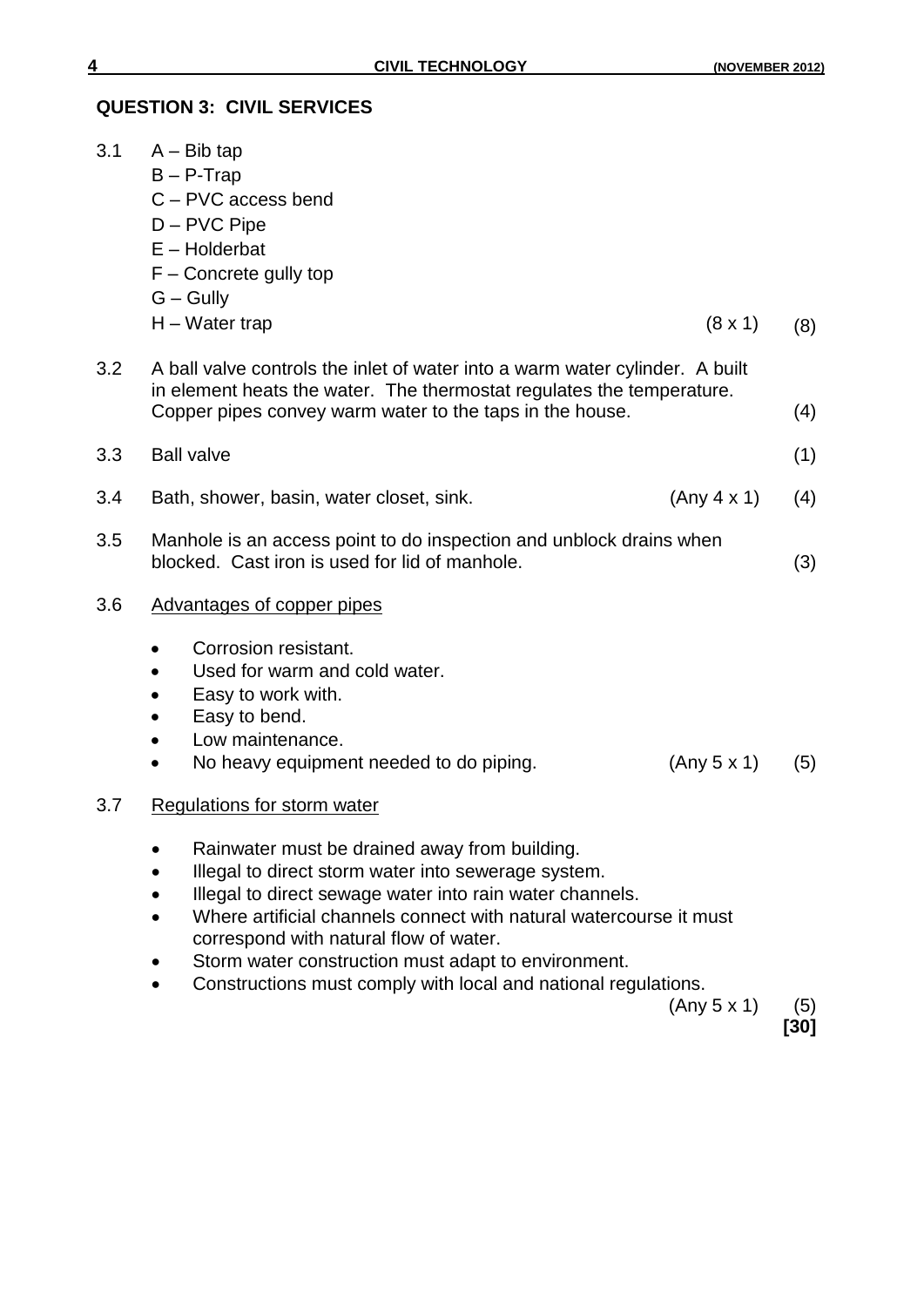#### **QUESTION 4: MATERIALS**

| 4.1<br><b>Missing word</b> |                                                                                                                   |                                                                                                                                                                                                                                                                                   |             |
|----------------------------|-------------------------------------------------------------------------------------------------------------------|-----------------------------------------------------------------------------------------------------------------------------------------------------------------------------------------------------------------------------------------------------------------------------------|-------------|
|                            | 4.1.1                                                                                                             | Mortise and tenon joint.                                                                                                                                                                                                                                                          | (1)         |
|                            | 4.1.2                                                                                                             | Countersunk screw.                                                                                                                                                                                                                                                                | (1)         |
|                            | 4.1.3                                                                                                             | PVA-glue                                                                                                                                                                                                                                                                          | (1)         |
|                            | 4.1.4                                                                                                             | 100 mm                                                                                                                                                                                                                                                                            | (1)         |
|                            | 4.1.5                                                                                                             | Vacuum breaker.                                                                                                                                                                                                                                                                   | (1)         |
|                            | 4.1.6                                                                                                             | Distribution box.                                                                                                                                                                                                                                                                 | (1)         |
| 4.2                        |                                                                                                                   | Gang nailed plates / Bolts and nuts.                                                                                                                                                                                                                                              | (2)         |
| 4.3                        | Thermo-plastic – soft and can bend easy.<br>Thermo-hardened plastic – hard and keep its shape after manufactured. |                                                                                                                                                                                                                                                                                   | (4)         |
| 4.4                        |                                                                                                                   | Mechanical grading is done with machine to test strength of wood. Visual<br>grading is done by eye to look for knots / cracks in wood.                                                                                                                                            |             |
| 4.5                        | Use and properties of material:                                                                                   |                                                                                                                                                                                                                                                                                   |             |
|                            | 4.5.1                                                                                                             | Cast iron - manhole lid - hard and brittle.                                                                                                                                                                                                                                       | (2)         |
|                            | 4.5.2                                                                                                             | Safety glass – sliding door – strong.                                                                                                                                                                                                                                             | (2)         |
| 4.6                        |                                                                                                                   | Preservatives characteristics                                                                                                                                                                                                                                                     |             |
|                            | $\bullet$                                                                                                         | Must not spoil appearance of wood.<br>Must not interfere with dimensions of timber<br>Must not resist paint or glue.<br>Must not smell unpleasant.<br>Must not be harmful to humans and animals.<br>Must not reduce strength of wood.<br>Must not cause corrosion.<br>(Any 4 x 1) | (4)         |
| 4.7                        | Tiling:                                                                                                           |                                                                                                                                                                                                                                                                                   |             |
|                            |                                                                                                                   | Area of floor $-3$ m x 4 m = 12 m <sup>2</sup><br>Amount of tiles needed - one tile = 250 mm x 250 mm $-$ 16 tiles per m <sup>2</sup><br>12 $m^2$ = area to be tiled - 12 x 16 = 192 tiles needed.                                                                                | (6)<br>[30] |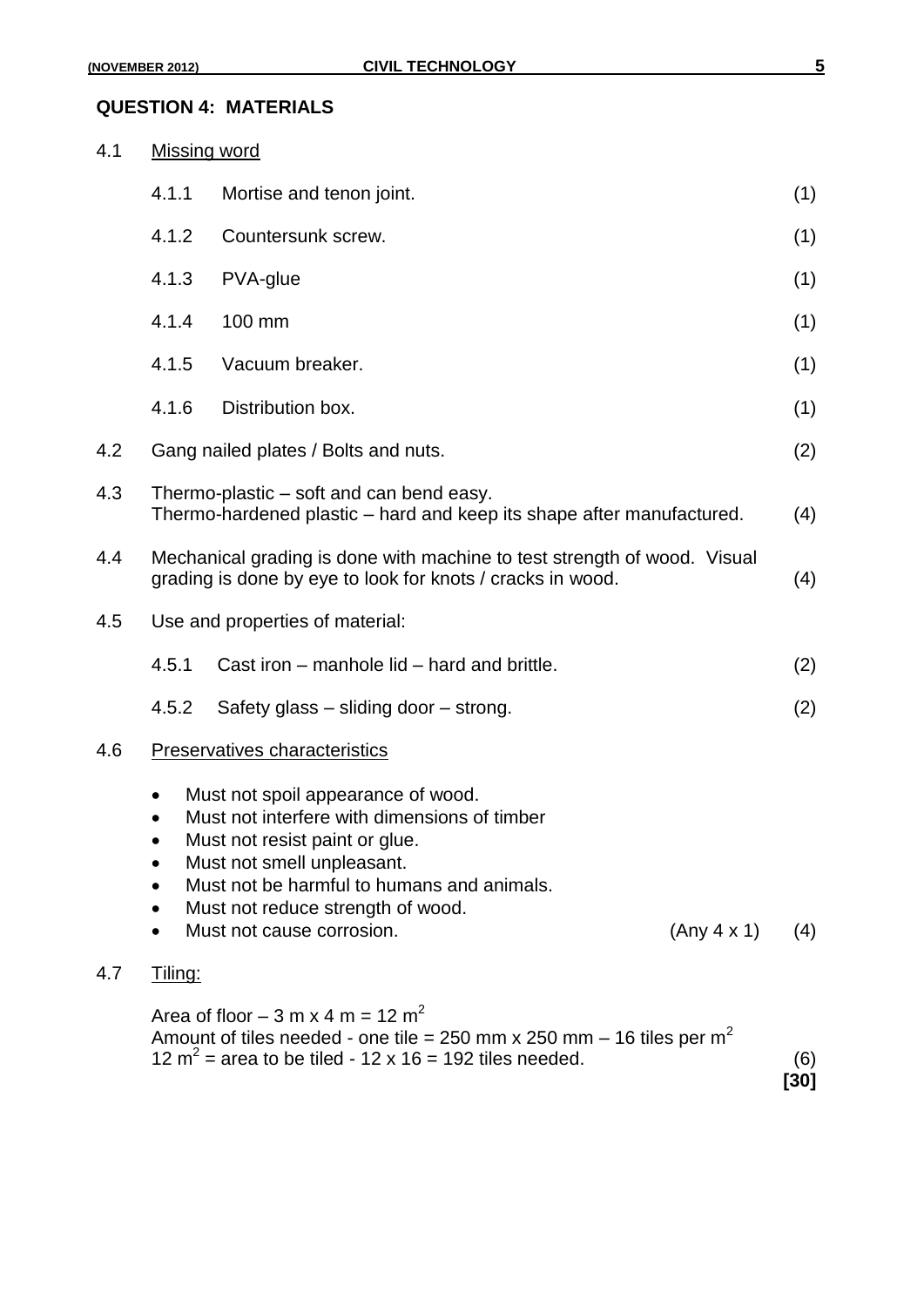### **QUESTION 5.1**

### **ANSWER SHEET 5.1**







5.1.2

| Part      | <b>Size</b>   |     |
|-----------|---------------|-----|
| BF        | $\sqrt{29}$ N |     |
| СH        | √ 29 N        |     |
| DH        | $\sqrt{20}$ N |     |
| EG        | √ 3 N         |     |
| AF        | $\sqrt{20}$ N |     |
| FG        | √ 46 N        |     |
| <b>GH</b> | √ 46 N        | (7) |
|           |               |     |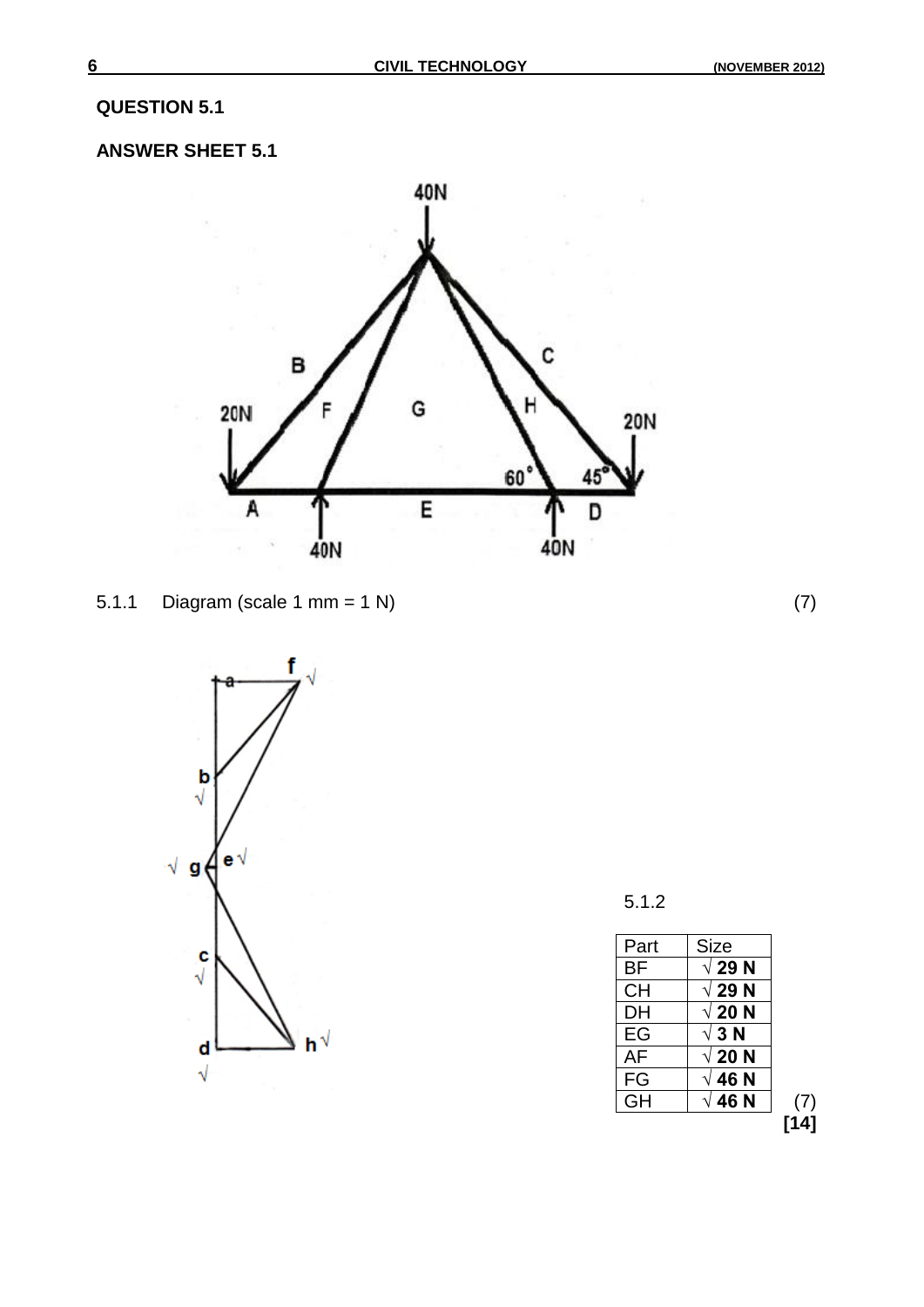#### 5.2 Bending moments.

5.2.1 
$$
\mathbf{a} = 20 \text{ N} \times 0 = \mathbf{0} \text{ N}
$$
  
\n $\mathbf{b} = (120 \text{ N} \times 0 \text{ m}) + (80 \text{ N} \times 0 \text{ m}) + (-20 \text{ N} \times 2 \text{ m}) = -40 \text{ N}$   
\n $\mathbf{c} = (40 \text{ N} \times 0 \text{ m}) + (-80 \text{ N} \times 4 \text{ m}) + (-20 \text{ N} \times 6 \text{ m}) + (120 \times 4)$   
\n $0 + -320 + -120 + 480 = +40 \text{ N}$   
\n $\mathbf{d} = (-20 \text{ N} \times 8 \text{ m}) + (-80 \text{ N} \times 6 \text{ m}) + (-40 \text{ N} \times 2 \text{ m}) + (10 \text{ N} \times 0 \text{ m}) + (120 \times 6 \text{ m}) + (30 \text{ N} \times 0 \text{ m})$   
\n $-160 \text{ N} + -480 \text{ N} + -80 \text{ N} + 0 \text{ N} + 720 \text{ N} + 0 \text{ N} = \mathbf{0} \text{ N}$  (4)

5.3 Bending moment diagram.



5.3 Om A / around A Om B / around A

| $(B \times 8 \text{ m})$ | (80 N x 2 m) |
|--------------------------|--------------|
|--------------------------|--------------|

$$
B = \frac{160 \text{ N/m}}{8} \sqrt{ }
$$

 $(B \times 8 \text{ m}) = (80 \text{ N} \times 2 \text{ m})$  (A  $\times 8 \text{ m} = (80 \text{ N} \times 6 \text{ m})$ ) B8 N/m = 160 N/m  $\sqrt{ }$  A8 N/m = 480 N/m  $\sqrt{ }$  $\sqrt{A} = \frac{460 \text{ N/m}}{8} \sqrt{A}$  $B = 20 \sqrt{N} \sqrt{A} = 60 \sqrt{N} \sqrt{B}$  (8) **[30]**